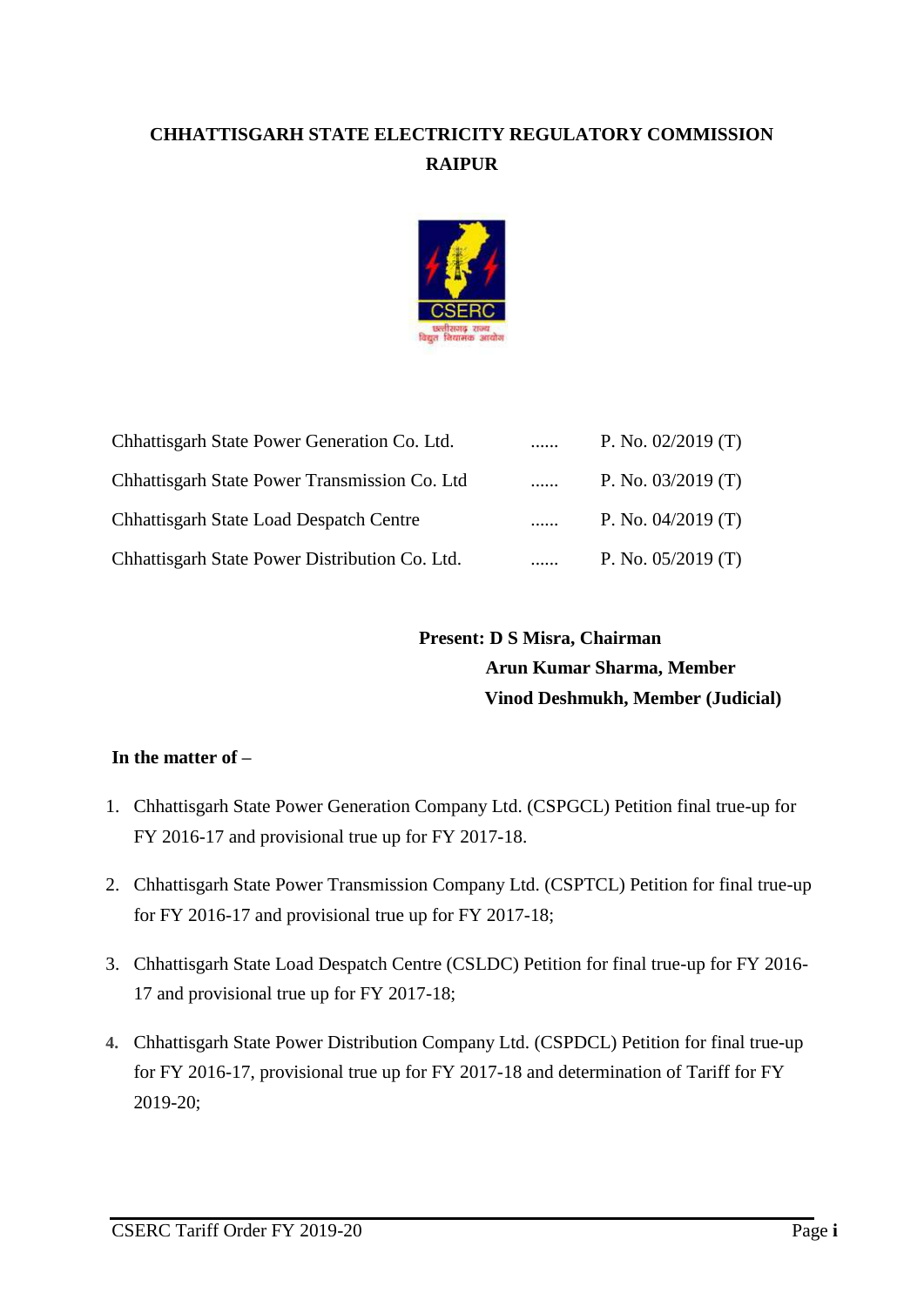### **ORDER**

### **(Passed on February 28, 2019)**

- 1. As per provisions of the Electricity Act, 2003 (hereinafter referred as 'the Act') and the Tariff Policy, the Commission has notified the Chhattisgarh State Electricity Regulatory Commission (Terms and Conditions for determination of tariff according to Multi-Year Tariff principles and Methodology and Procedure for determination of Expected revenue from Tariff and Charges) Regulations, 2015 (hereinafter referred as 'CSERC MYT Regulations, 2015') for determination of tariff for the Generating Company,Licensees, and Chhattisgarh State Load Despatch Centre (CSLDC).
- 2. This Order is passed in respect of the Petitions filed by the (i) Chhattisgarh State Power Generation Company Ltd. (CSPGCL) for approval of final true-up for FY 2016-17 and provisional true up for FY 2017-18, (ii) Chhattisgarh State Power Transmission Company Ltd. (CSPTCL) for approval of final true-up for FY 2016-17 and provisional true up for FY 2017-18, (iii) Chhattisgarh State Load Dispatch Centre (CSLDC) for approval of final true-up for FY 2016-17 and provisional true up for FY 2017-18, and (iv) Chhattisgarh State Power Distribution Company Ltd. (CSPDCL) for approval of final true-up for FY 2016-17, provisional true up for FY 2017-18, and determination of tariff for FY 2019-20 .
- 3. This Order is passed under the provisions of Section 32(3), Section 45, and Section 62 read with Section 86(1) of the Act. The Commission, before passing the combined Order on the separate Petitions filed by CSPDCL, CSPTCL, CSLDC and CSPGCL, has considered the documents filed along with the Petitions, supplementary information obtained after Technical Validation, suggestions emerging from the applicant Companies, the consumers, their representatives and other stakeholders during the Public Hearing.
- 4. The Petitions were made available on the Commission's website as well as the Petitioners' website. The Petitions were also available at the offices of the Petitioners. A public notice along with the gist of the Petitions was also published in the newspapers. Suggestions/objections were invited as per the procedure laid down in the Regulations. Further, the Commission conducted hearings on the Petitions at Office of the Commission at Raipur on February 25, 2019 and February 26, 2019. The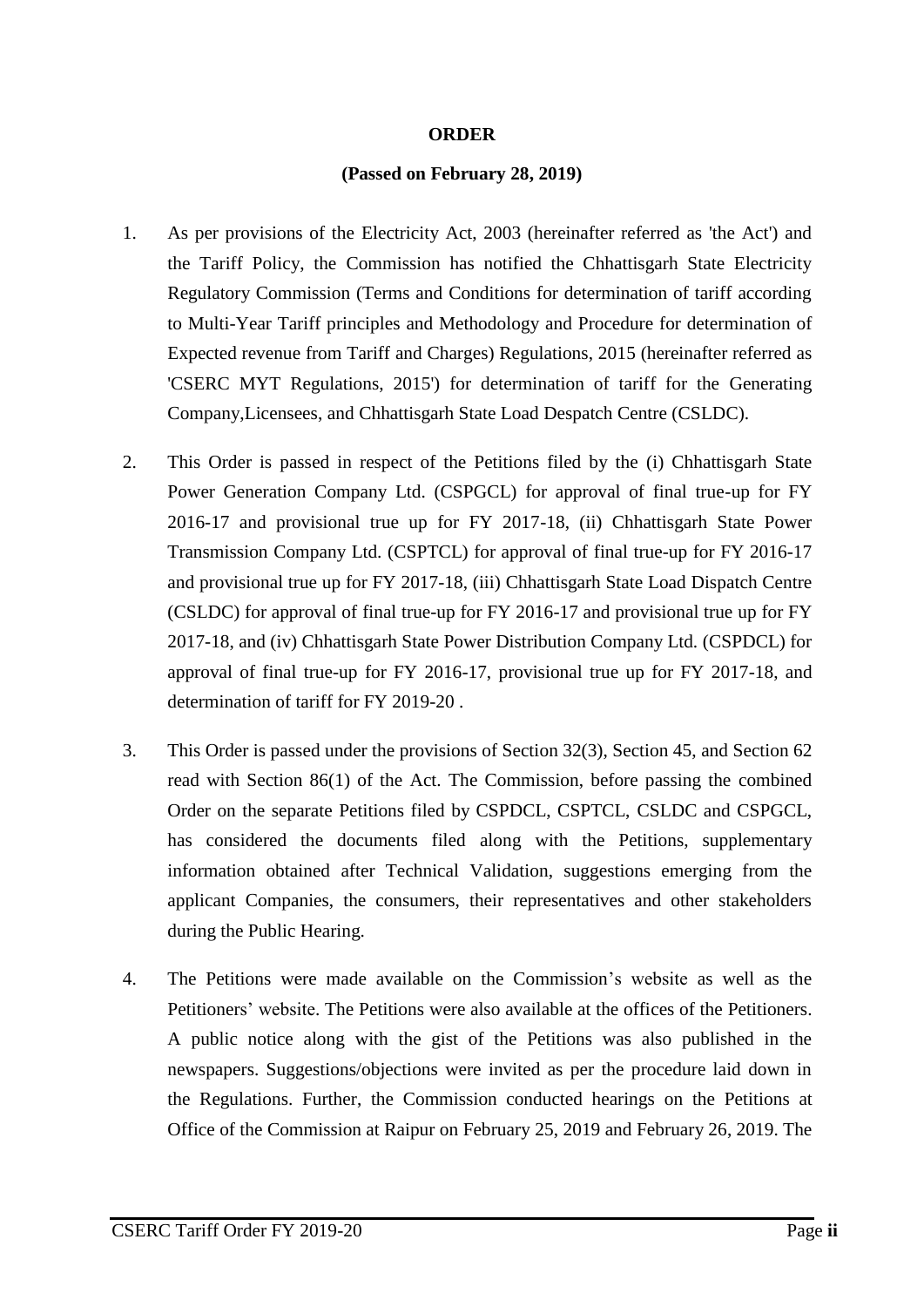Commission also held a meeting with Members of the State Advisory Committee on February 23, 2019 for seeking their valuable suggestions and comments. The Commission has finalised its views, considering the suggestions/objections and after performing necessary due diligence on each of the issues.

- 5. The Commission has undertaken final true-up for FY 2016-17 for CSPDCL, CSPTCL, CSLDC and CSPGCL, based on the audited accounts submitted by utilities and in accordance with the provisions of the CSERC MYT Regulations, 2015. Further, the Commission has undertaken provisional true up for FY 2017-18 for CSPDCL, CSPTCL, CSLDC, and CSPGCL,based on the provisional accounts submitted by the Utilities and in accordance with the provisions of the CSERC MYT Regulations, 2015. The final True-up for FY 2017-18 shall be undertaken after filing of true-up petitions by utilities based on auditedannual accountsfor FY 2017-18, subject to prudence check.
- 6. In the Multi-Year Tariff (MYT) Order, passed on March 31, 2016, the Commission had approved the ARR and Tariff for the Control Period from FY 2016-17 to FY 2020-21 for the utilities, in accordance with the provisions of the CSERC MYT Regulations, 2015. Further, the Commission passed the Tariff Order for FY 2017-18 for CSPDCL on March 31, 2017.
- 7. TheRevenue Gap/(Surplus) of CSPGCL, CSPTCL and CSLDCarising out of final true-up for FY 2016-17 and provisional True-up for FY 2017-18, along with corresponding carrying/holding cost, have been considered while computing the cumulative Revenue Gap/(Surplus) to be allowed for CSPDCL for FY 2019-20.
- 8. Applying the carrying cost on Revenue Gap of CSPGCL for FY 2016-17 and FY 2017-18, the total Revenue Gap up to FY 2019-20 has been approved as Rs. 348.76 Crore.
- 9. Also, applying the holding cost on the Revenue Surplus of CSPTCL for FY 2016-17 and FY 2017-18, the total Revenue Surplus upto FY 2019-20has been approved as Rs. 182.61 Crore. Similarly, applying the carrying cost on Revenue Gap of CSLDC for FY 2016-17 and FY 2017-18, the total Revenue Gap up to FY 2019-20 has been approved as Rs. 5.33 Crore.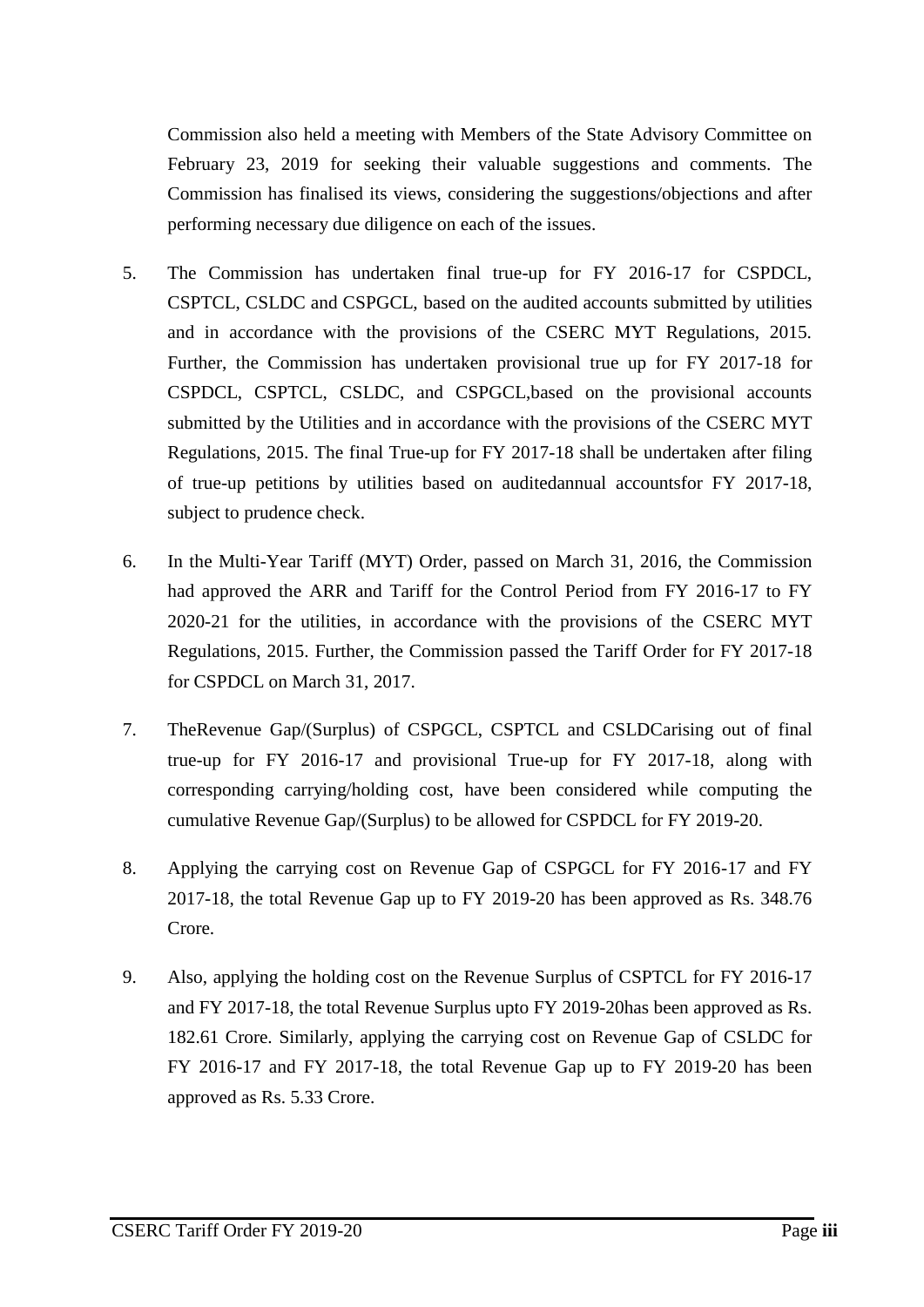- 10. Further, applying the carrying cost on Revenue Gap of CSPDCL for FY 2016-17 and FY 2017-18, the total Revenue Gap up to FY 2019-20 has been approved as Rs. 2,075.93 Crore. The combined Revenue Gap/Surplus of CSPDCL, CSPTCL, CSPGCL, and CSLDC for FY 2016-17and FY 2017-18 along with carrying/holding cost amounting to Rs. 2,247 Crore has been considered in the ARR of CSPDCL for FY 2019-20.
- 11. The Commission, in MYT Order dated March 31, 2016, has approved Contribution to Pension and Gratuity of Rs. 622.44 Crore for FY 2019-20, which includes amount of Rs. 387.47 Crore for CSPDCL, Rs. 63.75 Crore for CSPTCL, Rs. 1.56 Crore for CSLDC and Rs. 169.66 Crore for CSPGCL.At the time of MYT Order, the amount of Rs. 622. 44 Crore was computed, assuming a 9.05% annual escalation over payout of Rs. 480 Crore for FY 2016-17, determined on the basis of actuarial analysis. However, the Commission, in the present Order, has considered the estimated outgo for FY 2019-20 as submitted by CSPDCL and;notes that the estimated payout towards Pension and Gratuity for FY 2019-20 would be Rs. 863.88 Crore for all the utilities. Considering the aforesaid, the Commission is of view that part of the requirement i.e., Rs. 421.97 Crore, shall be met from interest accrual fromPension fund available with Pension Trust and the balance amount, from recovery through Tariff. Accordingly, the Commission approves Contribution to Pension and Gratuity for FY 2019-20 as Rs. 441.91 Crore, which includes amount of Rs. 275.09 Crore for CSPDCL, Rs. 45.26 Crore for CSPTCL, Rs. 1.11 Crore for CSLDC and Rs. 120.45 Crore for CSPGCL.
- 12. The Commission, in MYT Order dated March 31, 2016, had approved O&M Expenses for all Utilities by considering CPI increase of 9.05% and WPI increase of 6.77%, based on average of five years increase from FY 2010-11 to FY 2014-15. The Commission notes that actual indices in respect of CPI and WPI are much less in subsequent years.While approving true-up for FY 2016-17 and provisional true-up for FY 2017-18, the Commission has considered the actual indices of CPI and WPI for those years. Therefore, the Commission is of the view that, in the interest of consumers, it would be prudent to adopt the latest indices for computing normative O&M Expenses. The Commission, after exercising its inherent powers under the Electricity Act, 2003 and CSERC MYT Regulations, 2015, decides to revise the normative O&M Expenses based on the actual indices available now. It is also noted that, as per First amendment in CSERC MYT Regulations, 2015 dated June 16, 2017,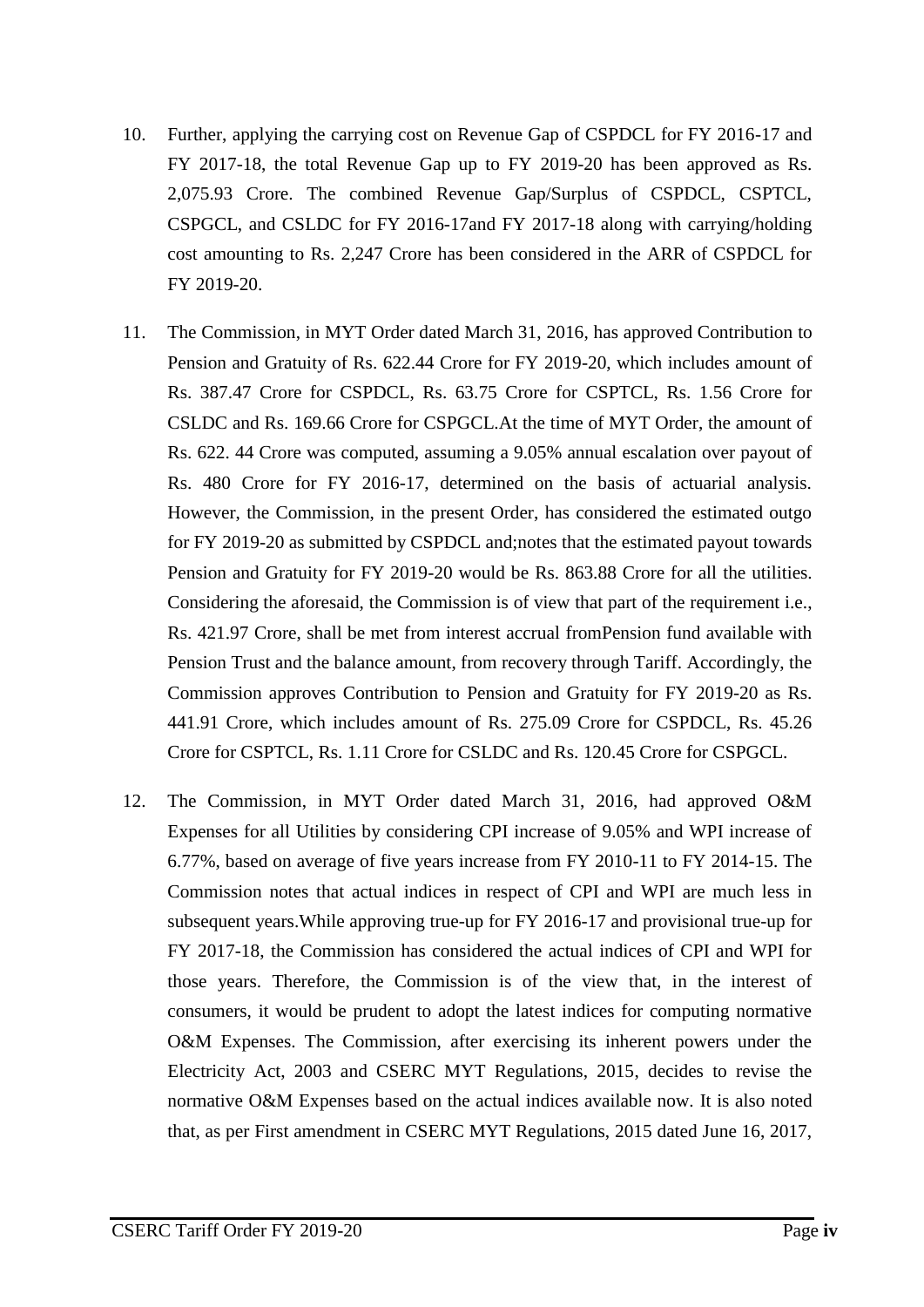no sharing of gains and losses is considered for Employee Expenses and is allowed on actual basis, after prudence check. Hence, the Commission has revised R&M expenses and A&G Expenses for FY 2019-20 by applying WPI Index of 4.41% on approvedexpenses for FY 2017-18 after provisional truing up in the present Order.

# **CSPGCL: Tariff for FY 2019-20**

13. The Commission, in its Tariff Order for FY 2017-18 dated March 31, 2017,had revised the Energy Charge Rate(s)(ECR) for CSPGCL's Generating Stations for FY 2017-18 keeping in view unusual hike in fuel prices. Therefore, the same ECRsare proposed to be continued for FY 2019-20 as well. The Annual Fixed Cost (AFC) and Energy Charge Ratefor CSPGCL stations,approved by the Commissionfor FY 2019- 20, areas under:

## **Thermal Power Stations**

|     | <b>Units</b><br><b>Particulars</b>                            | FY 2019-20 |             |             |             |              |              |
|-----|---------------------------------------------------------------|------------|-------------|-------------|-------------|--------------|--------------|
| Sl. |                                                               |            | <b>KTPS</b> | <b>HTPS</b> | <b>DSPM</b> | <b>KWTPP</b> | <b>Marwa</b> |
| -1  | <b>Annual Fixed</b><br>Cost                                   | Rs. Crore  | 264.54      | 524.06      | 415.86      | 629.05       | 1,599.32     |
| 2   | <b>Energy Charge</b><br>Rate (ex-bus<br>power plant<br>basis) | Rs./kWh    | 1.927       | 1.487       | 1.545       | 1.264        | 1.393        |
| 3   | Contribution to<br>P&G                                        | Rs. Crore  | 42.71       | 44.22       | 7.26        | 7.16         | 16.15        |

## **Hydro Power Station (HasdeoBango)**

| Sl. No. | <b>Particulars</b>             | <b>Units</b> | FY 2019-20 |
|---------|--------------------------------|--------------|------------|
|         | Approved Annual Fixed Cost     | Rs. Crore    | 26.52      |
|         | <b>Approved Net Generation</b> | MU           | 271.26     |
|         | <b>Approved Tariff</b>         | Rs./kWh      | 0.978      |
|         | Contribution to P&G            | Rs. Crore    | 2.95       |

# **CSPTCL: Tariff for FY 2019-20**

14. For CSPTCL, the Transmission Charge for FY 2019-20 shall be as under:

| SI. | <b>Particulars</b>                        | Units     | FY 2019-20 |
|-----|-------------------------------------------|-----------|------------|
| А   | ARR for CSPTCL (including contribution to | Rs. Crore | 999.45     |
|     | pension and gratuity)                     |           |            |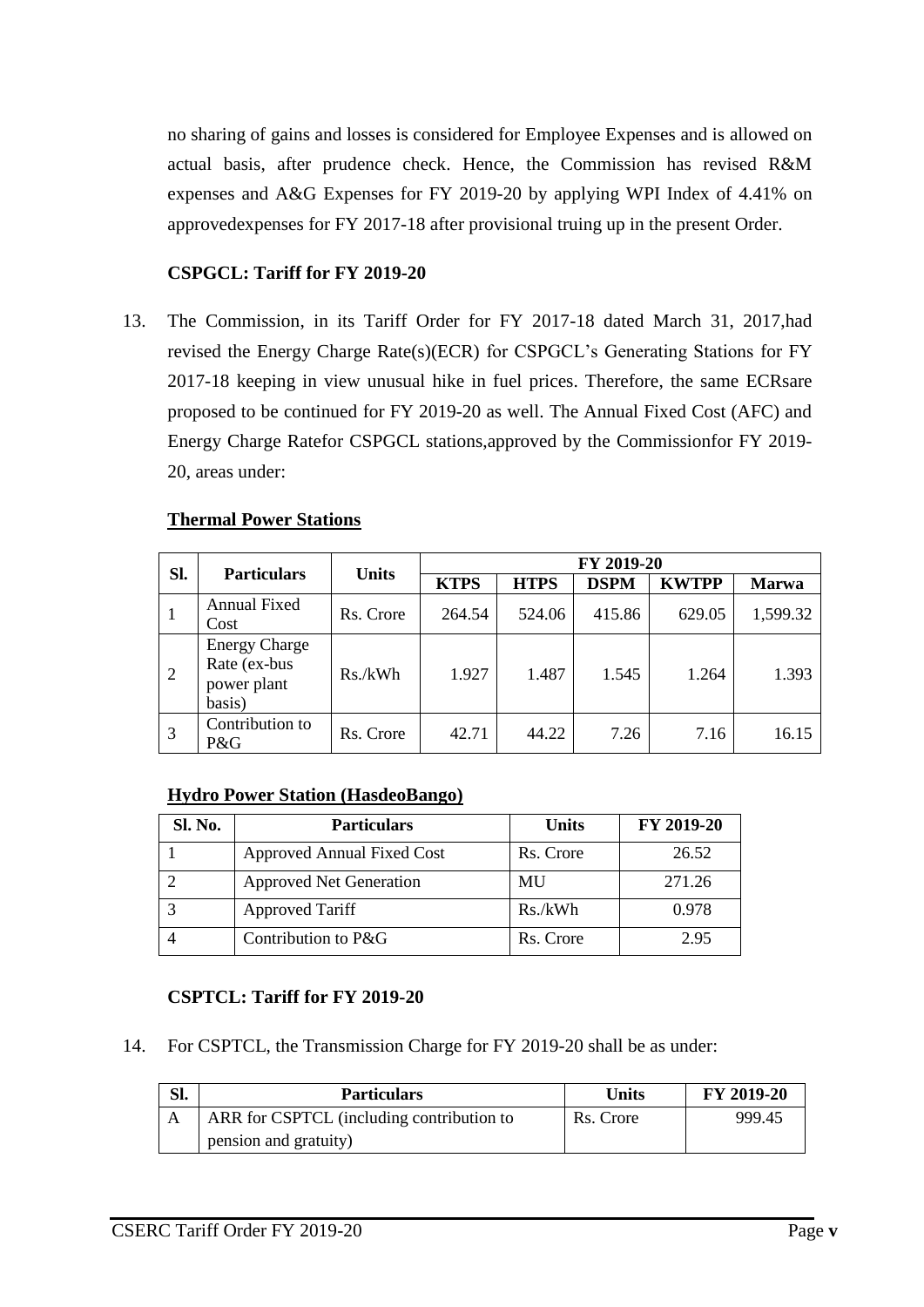| Sl. | <b>Particulars</b>                           | <b>Units</b> | FY 2019-20 |
|-----|----------------------------------------------|--------------|------------|
| B   | Less: past year cumulative revenue surplus   | Rs. Crore    | 182.61     |
| C   | Net Approved ARR (A-B)                       | Rs. Crore    | 816.84     |
|     | Monthly Transmission Charges for Medium-term | Rs.          | 68.07      |
|     | and Long-term Open Access Consumers (C/12)   | Crore/month  |            |
|     | Short-term Open Access Charges               | Rs./kWh      | በ 296      |

Further, Transmission Losses of 3% for the energy scheduled for transmission at the point or points of injection shall be recoverable from Open Access customers.

# **CSLDC: Tariff for FY 2019-20**

15. For CSLDC, the Commission has revised ARR to Rs. 15.01 Crore for FY 2019- 20.Accordingly, System Operation Charges are approved as Rs. 12.01 Crore and Intra-State Market Operation Charges as Rs. 3.00 Crore for FY 2019-20.

## **CSPDCL: Tariff for FY 2019-20**

- 16. CSPDCL has filed revised ARR for FY 2019-20 of Rs. 12,507.66Crore. The Commission, after prudence check and due scrutiny, has approved the ARR at Rs. 11,047.53Crore for FY 2019-20.The State Government subsidy has not been taken into account while approving the ARR of CSPDCL for FY 2019-20.
- 17. CSPDCL, in its Petition for FY 2019-20, has sought approval for cumulative Revenue Gap of Rs. 2,947.35Crore pertaining to previous years.As against this, the Commission, after prudence check and due scrutiny has arrived at a cumulative Revenue Gap of Rs. 2,075.93 Crore for FY 2019-20.
- 18. After adjusting the cumulative Revenue Gap of Rs. 171.48 Crorecombined for CSPGCL, CSPTCL, and CSLDC, arising out of true-up for FY 2016-17 and provisional true-up for FY 2017-18,the Commission has arrived at cumulative Revenue Gap of Rs. 2,247.41 Crore for CSPDCL for FY 2019-20.
- 19. The Commission approves net revenue surplus of Rs. 539.92 Crore, after adjusting cumulative revenue gap of Rs. 2,247.41 Crore with standalone revenue surplus for FY 2019-20 as Rs. 2,787.33 Crore.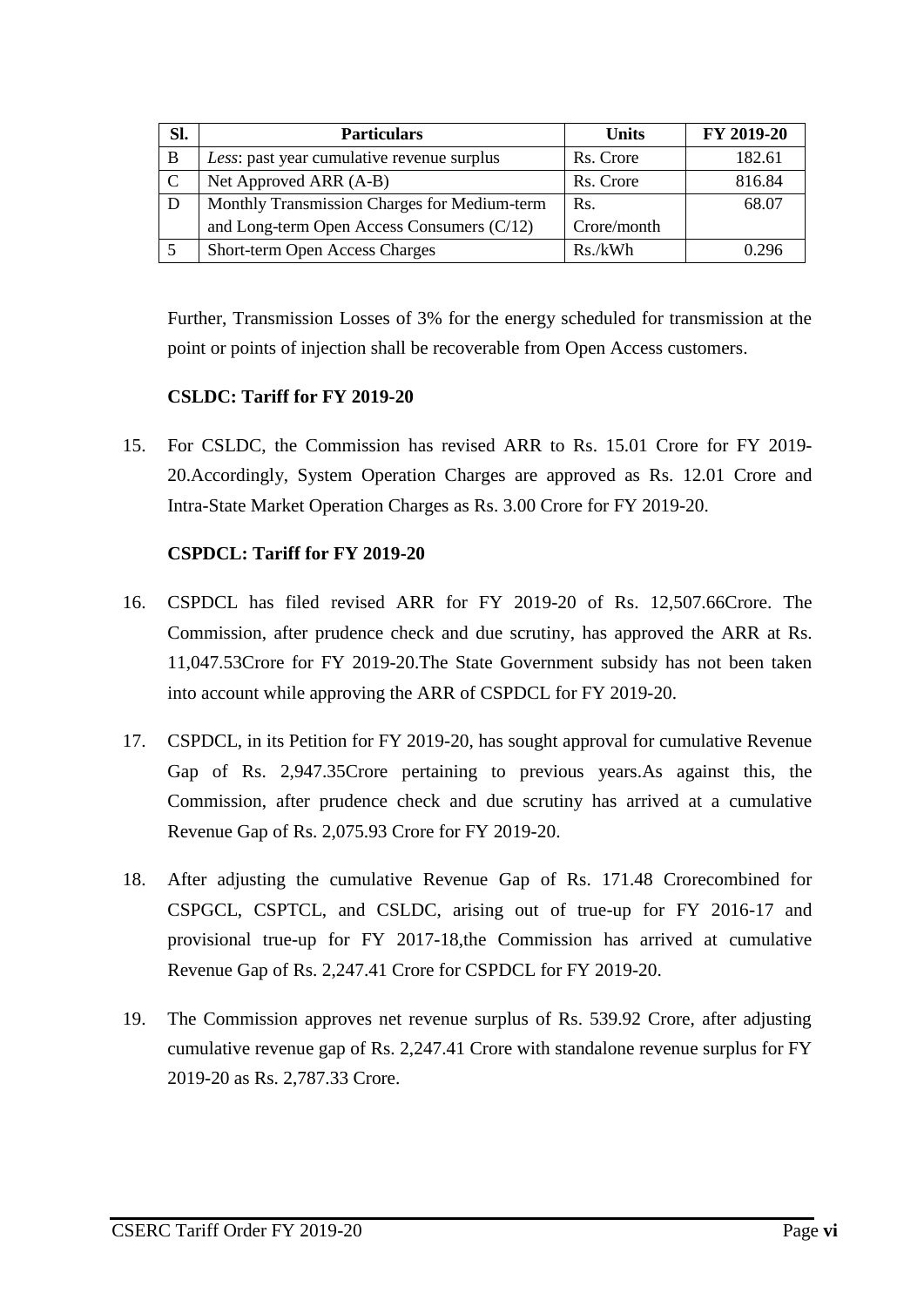- 20. The Net ARR for recovery through Tariff for FY 2019-20 has been approved as Rs. 13,294.94 Crore for CSPDCL. Average Cost of Supply has been approved as Rs. 6.07/kWh.
- 21. Based on the above, the Commission has approved the revised Tariff Schedule. The Commission has made the following changes in this Order as compared to the Tariff and Tariff categories approved in the previous Tariff Order:
	- (a) The tariff for most of the consumer categorieshas been reduced, considering the Revenue Surplus arising after adjustment of all past revenue gaps/(surplus) of the utilities.
	- (b) The tariffs for all consumer categories have been approved in such a manner that the cross-subsidies are reduced gradually, and the tariffs for most of the consumer categories is within the band of +20% of Average Cost of Supply, as stipulated in the Tariff Policy notified by the Government of India.

## **LV 1: Domestic**

- (c) Presently, there is a separate slab for BPL consumers, i.e., 0–40 kWh as Government of Chhattisgarh has been traditionally reimbursing the billed amount to CSPDCL. However, keeping in view the fact that BPL consumers are defined as BPL card holders only, the existing slab of *up to 40 kWh* is merged with *0–100 units* slab.
- (d) Further, the existing structure has a consumption slab of *201 to 600 Units*. The Commission is of view that it would be prudent to bifurcate this slab further into *201 - 400 units*, and *401 - 600 units*.
- (e) Fixed Charges and Energy Charges has been reduced for all consumption slabs especially for the low income groups, so as to reduce overall tariff for this Category.

## **LV 2: Non-Domestic**

(f) The existing sub-categories have been restructured on the basis of Single Phase and Three phase connection. Accordingly, two Sub-categories have been created under this Category as *LV 2.1 Single Phase Non-Domestic* and *LV 2.2 Three Phase Non-Domestic*.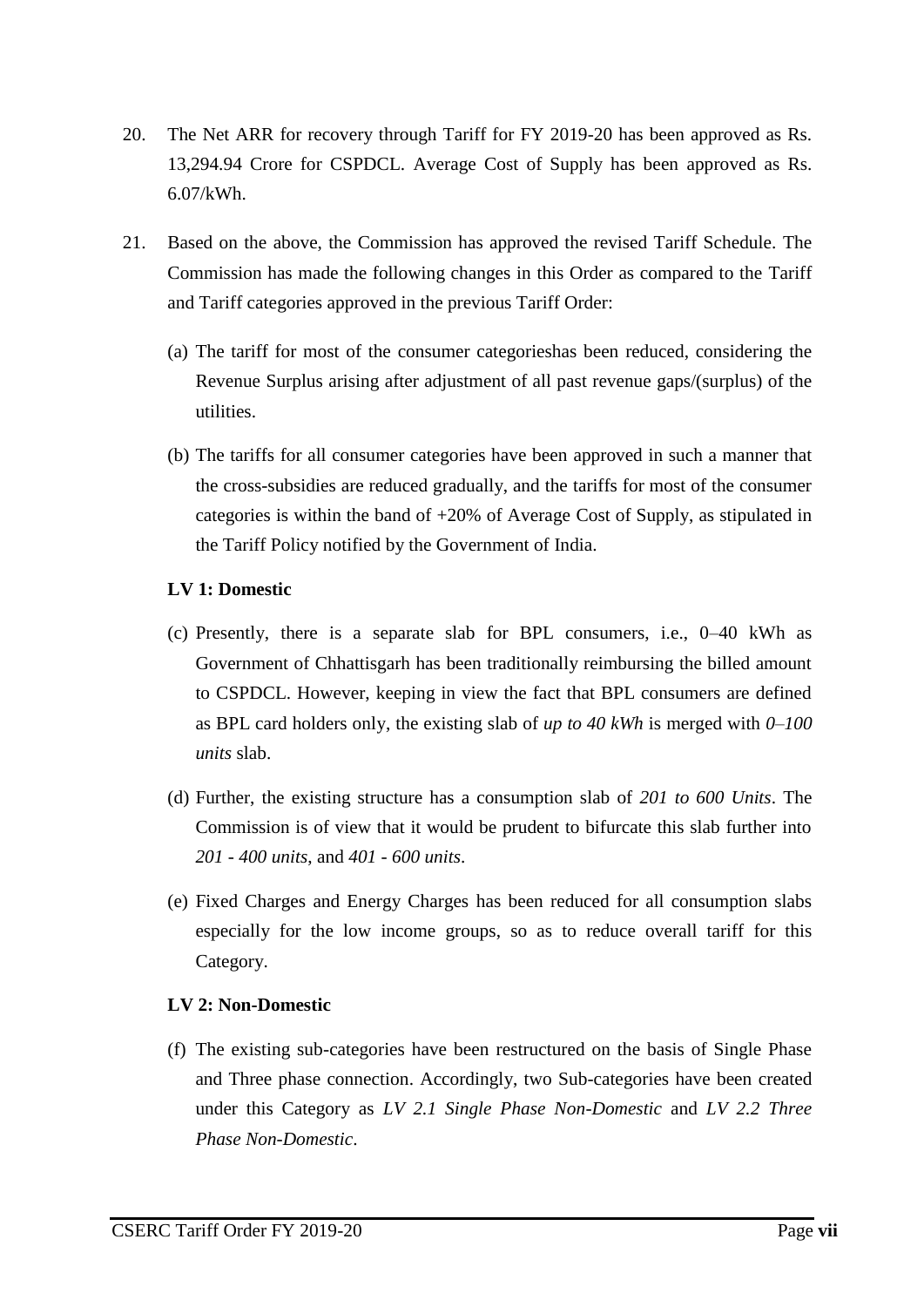- (g) For *LV 2.1 Single Phase Non-Domestic,* the existing consumption slabs, along with tariff, has been rationalised. Fixed Charges have been reduced from existing Rs. 70/kW to Rs. 50/kW. Energy Charges havealso been reduced.
- (h) For *LV 2.2 Three Phase Non-Domestic,* thedemand-based tariff has been made applicable instead of prevailing contracted load based fixed charges. Energy Charges are reduced from the existing level.
- (i) In order to promote Women's Empowerment, commercial and industrial activities being run exclusively by registered Women self-help groups shall be entitled for 10% rebate on energy charges.
- (j) In order to promote and incentivize telecom connectivity in the remote left-wing extremism affected districts, new mobile towers, to be set up in these areas after April 1, 2019, shall be eligible for 50% rebate in energy charges.

### **LV 3: Agriculture and LV 4: Agriculture Allied Activities**

- (k) For LV 3 Agriculture, the energy charges are reduced to Rs. 4.40/kWh from the present level of Rs. 4.70/kWh. Also, power factor surcharge of 35 paise per kWh has been done away with.
- (l) For LV 4 Agriculture Allied Activities, the tariff for load upto 25 HP has been equated with the applicable tariff for LV 3 category. For other load slabs, the energy charges are reduced by 40 paise per kWh.

## **LV 5: Industry**

- (m)Demand based tariff has been made applicable for all sub-categories.
- (n) For LV 5.1 sub-category, the load limit has been extended upto 25 HP so as to accommodate expansion of small-scale units.
- (o) To facilitate expansion in existing capacity of LT Industries, following changes have been made in tariff structure:
	- i. The existing sub-category *LV 5.2.3Above 100 HP upto 150 HP* has been merged with *LV 5.2.2 Above 25 HP upto 100 HP* sub-category.
	- ii. The tariff for new sub-category *LV 5.2.2 Above 25 HP upto 150 HP* has been rationalised accordingly.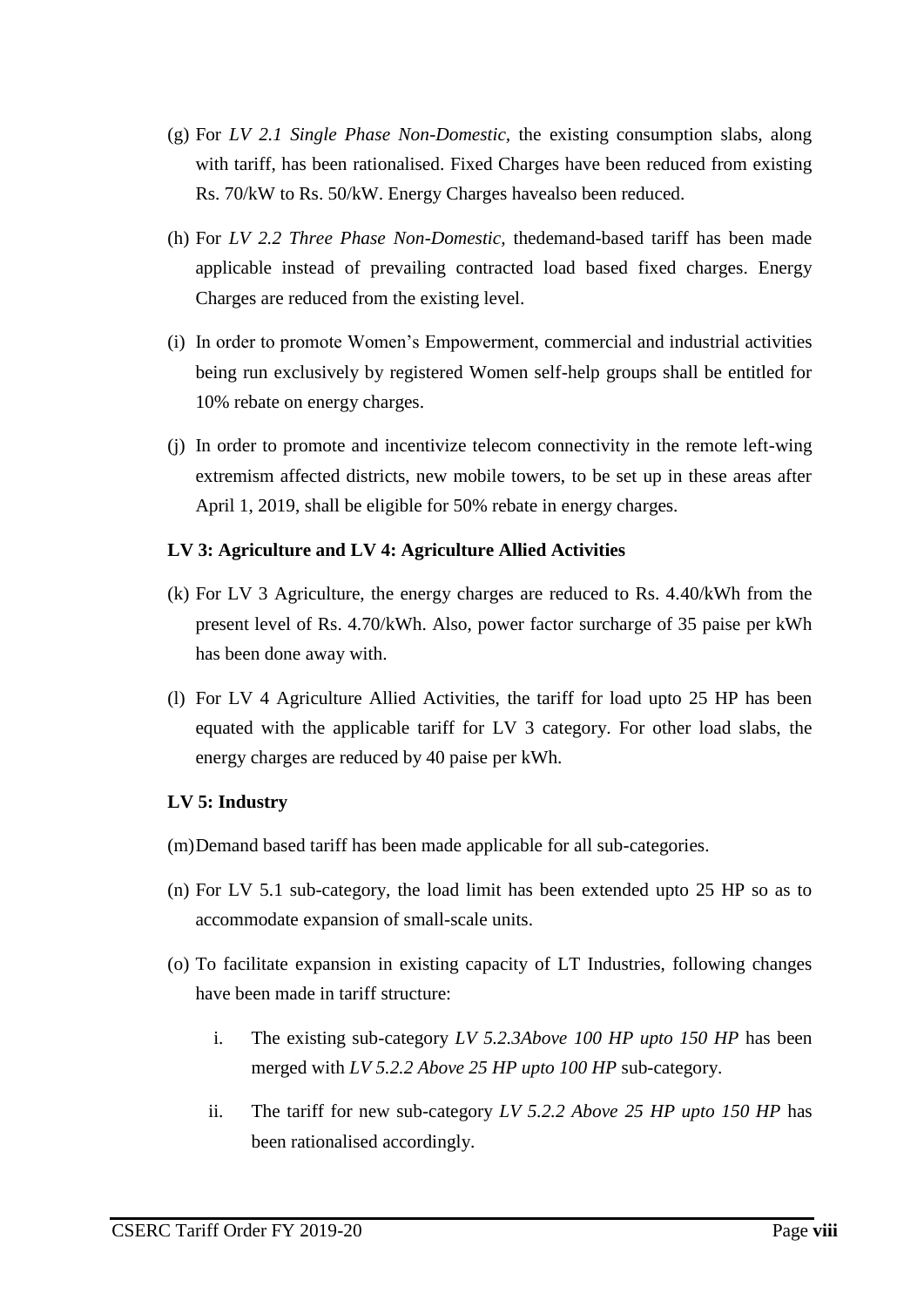## **HT Categories**

- (p) For HV 3: Other Industrial and General Purpose Non-Industrial category, the Demand Charges are reduced to Rs. 350/kVA/month form the existing level of Rs. 375/kVA/month. The energy charges are accordingly increase to adjust the revenue at category level.
- (q) For HV-4 Steel Industries, the existing scheme of Load Factor Incentive starting from 65% to 79% has been restructured to 63% to 77% to enable relatively small units to achieve load factor incentive.
- (r) For HV-4 Steel Industries, the limit of Load Factor for 33 kV supply and 11 kV supply sub-categories has been increased from the existing level of 25% to 35%, for exclusive Rolling Mills consumers.
- (s) In order to incentivize sustainable eco-friendly transport system, flat rate Single part tariff of Rs. 5/kWh for charging stations for Electric vehicles has been introduced.
- (t) Presently, Cross-subsidy Surcharge is payable at 50% of Cross-subsidy Surcharge determined by the Commission for Renewable Energy transactions. In order to promote Solar Energy transactions, no Cross-subsidy Surcharge shall be payable in case of consumer receiving power from Solar Power Plants through Open Access.
- (u) The following key directives are issued to CSPDCL:
	- i. Consumer bills, including bills issued through Spot Billing Machine, should also indicate the applicable tariff for that respective consumer category.
	- ii. If the bills are not issued consecutively for six months or more for any LT Consumer, billing on accumulated meter reading shall not be raised without approval of Divisional Engineer of CSPDCL.